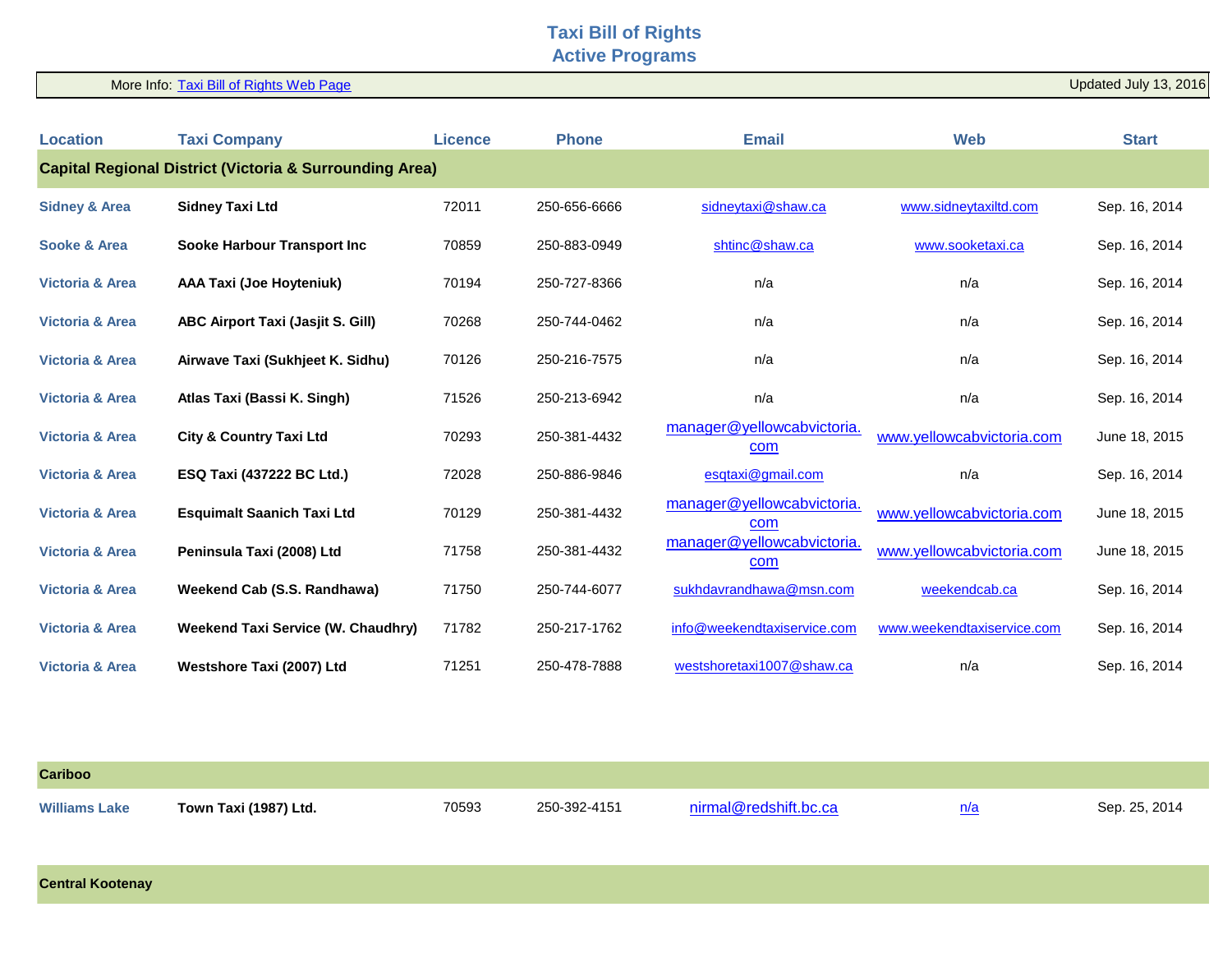## **Taxi Bill of Rights Active Programs**

| <b>Location</b> | <b>Taxi Company</b>   | ∟icence⊹ | <b>Phone</b> | Email                | <b>Web</b> | Start |
|-----------------|-----------------------|----------|--------------|----------------------|------------|-------|
| <b>Nelson</b>   | <b>PRC Cab Co Ltd</b> | 70264    | 250-354-3673 | glacier cabs@shaw.ca | n/a        | 6-Nov |

| <b>Columbia Shuswap</b>                                                                                                                                      |                               |       |                              |                            |                        |               |  |  |
|--------------------------------------------------------------------------------------------------------------------------------------------------------------|-------------------------------|-------|------------------------------|----------------------------|------------------------|---------------|--|--|
| <b>Salmon Arm</b>                                                                                                                                            | Salmon Arm Taxi (1978) Ltd    | 70365 | 250-832-1111                 | chokar@hotmail.com         | n/a                    | 13-Oct        |  |  |
| <b>East Kootenay</b>                                                                                                                                         |                               |       |                              |                            |                        |               |  |  |
| <b>Cranbrook</b>                                                                                                                                             | Star Taxi (SBDS Ent. Ltd.)    | 71640 | 250-426-3888<br>250-426-5511 | travel.star@shaw.ca        | n/a                    | Jul. 25, 2014 |  |  |
| <b>Fraser Valley</b>                                                                                                                                         |                               |       |                              |                            |                        |               |  |  |
| <b>Abbotsford</b>                                                                                                                                            | <b>Abbotsford Taxi Ltd</b>    | 70617 | 604-853-8888                 | abbotsfordtaxi@hotmail.com | n/a                    | 12-Nov        |  |  |
| <b>Chilliwack</b>                                                                                                                                            | <b>Chilliwack Taxi Ltd.</b>   | 70254 | 604-795-9111                 | info@chilliwacktaxi.com    | www.chilliwacktaxi.com | 16-Aug        |  |  |
| <b>Hope</b>                                                                                                                                                  | 0772021 BC Ltd - Hope Taxi    | 71205 | 604-869-5501                 | kdosanjh74@hotmail.com     | n/a                    | 18-Nov        |  |  |
| <b>Mission</b>                                                                                                                                               | Matsqui Taxi Ltd              | 70586 | 604-853-8888                 | abbotsfordtaxi@hotmail.com | n/a                    | 12-Nov        |  |  |
| <b>Mission</b>                                                                                                                                               | <b>Mission Taxi Ltd</b>       | 70587 | 604-853-8888                 | abbotsfordtaxi@hotmail.com | n/a                    | 12-Nov        |  |  |
| <b>Nanaimo</b>                                                                                                                                               |                               |       |                              |                            |                        |               |  |  |
| <b>Nanaimo</b>                                                                                                                                               | <b>AC Taxi Ltd</b>            | 70125 | 250-754-9555                 | actaxi@shawcable.com       |                        | $13-Oct$      |  |  |
|                                                                                                                                                              |                               |       |                              |                            |                        |               |  |  |
| <b>Mount Waddington</b>                                                                                                                                      |                               |       |                              |                            |                        |               |  |  |
| <b>Port Hardy</b>                                                                                                                                            | 0825241 BC Ltd. dba Town Taxi | 71381 | 250-949-7877                 | n/a                        | n/a                    | 18-Dec        |  |  |
| <b>Metro Vancouver</b>                                                                                                                                       |                               |       |                              |                            |                        |               |  |  |
| Information about the mandatory Taxi Bill of Rights Program in Vancouver and surrounding cities is posted at http://www.th.gov.bc.ca/taxirights/comment.html |                               |       |                              |                            |                        |               |  |  |